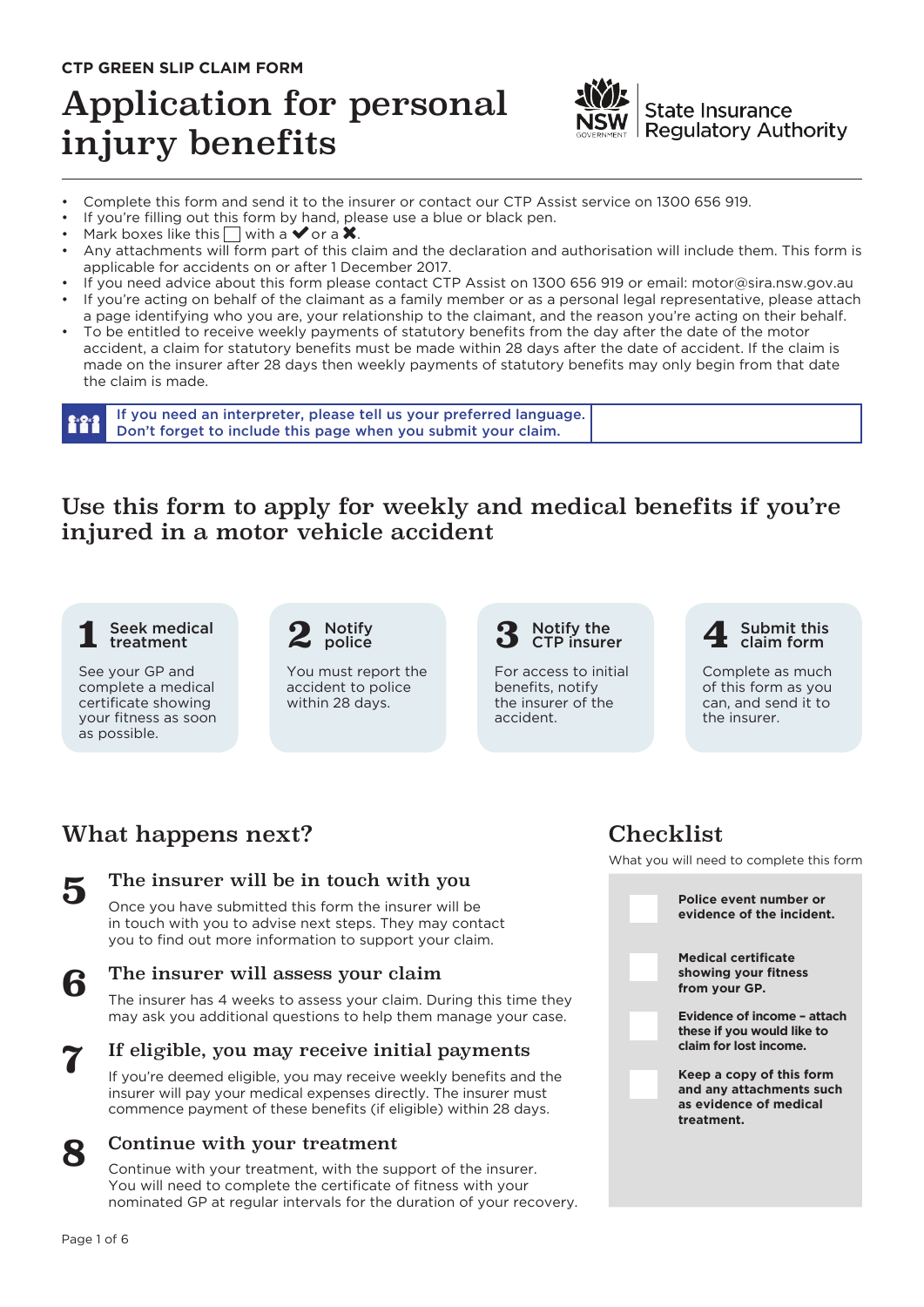# 1. Your details

Full name

| гин нашс                                                                 |                                       |
|--------------------------------------------------------------------------|---------------------------------------|
| Date of birth (dd/mm/yyyy)<br>Gender<br>F<br>X<br>M                      |                                       |
| Medicare number and reference number                                     | Driver licence number (if applicable) |
| Mobile phone number<br>Home phone number (if applicable)                 | Work phone number (if applicable)     |
| <b>Email address</b>                                                     |                                       |
| Home address (unit, street number, street name, suburb, state, postcode) |                                       |
| <b>Contact preference</b>                                                | <b>Preferred contact time</b>         |
| Mobile<br>Home phone<br>Work phone<br>Email                              |                                       |
| Payment preference and details                                           |                                       |
| Direct deposit<br>Cheque                                                 |                                       |
| <b>BSB</b><br><b>Account name</b>                                        | Account number                        |
| Have you ever made a CTP claim for injury?                               |                                       |
| If no, skip to next question.<br><b>No</b><br>$\blacktriangleright$      |                                       |
| Yes > If yes, please provide details below.                              |                                       |
| Date of injury (dd/mm/yyyy)<br>Claim number                              | CTP insurer at time of injury         |
|                                                                          |                                       |
| 2. Declaration                                                           |                                       |

Please read this declaration carefully before writing your name and signing.

- All information you have provided in this claim form must be true and correct in every respect.
- Under section 307C of the *Crimes Act 1900*, you can be issued with a fine up to \$22,000 or imprisoned for two years, or both, for knowingly providing false or misleading information in this form.
- The injured person must sign the declaration unless they are under 18 years or are unable to make the declaration. In this case a parent, guardian, relative or friend of the injured person must sign the declaration.

I, (print name)

declare that, to the best of my knowledge, the information given by me in this form is true and correct. I understand that if I knowingly make a false statement on this form that I may be liable for punishment by law.

Claimant's signature

| $Date$ (dd/mm/yyyy) |
|---------------------|
|                     |

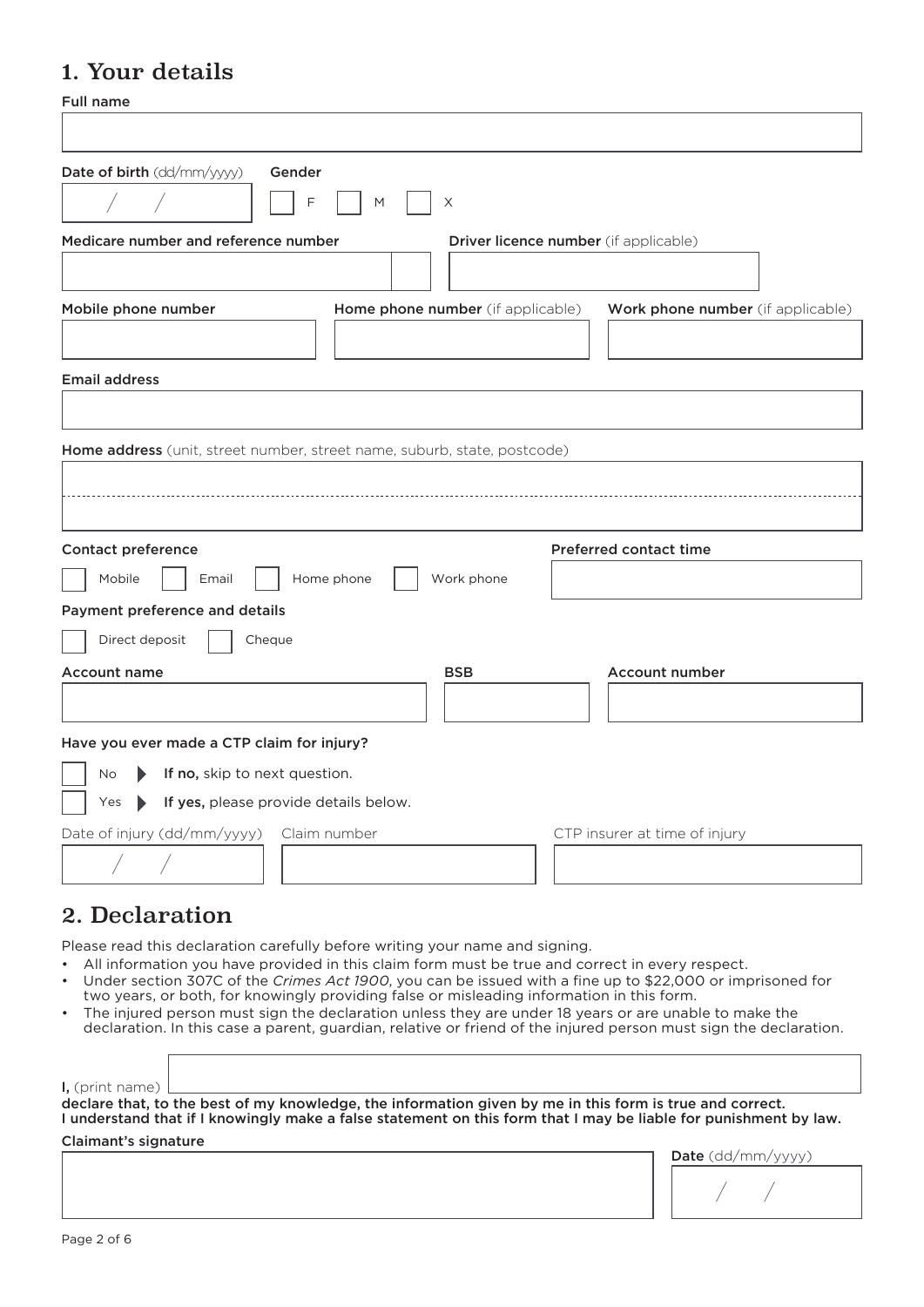### 3. About the accident and your injuries



Please provide details of the accident that led to your injury and this claim. You will require a police event number and, if applicable, attach any photos or witness statements. These documents will help us process your claim. If you need more space, attach a separate sheet of paper titled 'About the accident and your injuries'.

#### Please provide your police event number (e.g. E12345678)

You can obtain an event number by calling the Police Assistance Line on 131 444 or by visiting a police station. You can still submit this claim in the meantime. Date of the accident (dd/mm/yyyy) Approximate time of accident / / am / pm Where did the accident occur? (e.g. corner, intersection, street, number/name, suburb, state) In the accident, were you the: Driver | | Passenger | | Cyclist/Pedestrian | | Other (give details) In your own words, please describe (or draw) the motor vehicle accident you were involved in.

In your own words, please outline all injuries you received as a result of the accident you have described above.

Details of all vehicles involved in the accident (Provide as much information as you can including your own vehicle)

| Registration<br>number | Driver's name | Driver's contact (e.g. phone, email) | Number of<br>passengers |
|------------------------|---------------|--------------------------------------|-------------------------|
|                        |               |                                      |                         |
|                        |               |                                      |                         |
|                        |               |                                      |                         |

#### What is the registration number of the car you believe to be most at fault? (if known)

| I'm unsure |
|------------|
|            |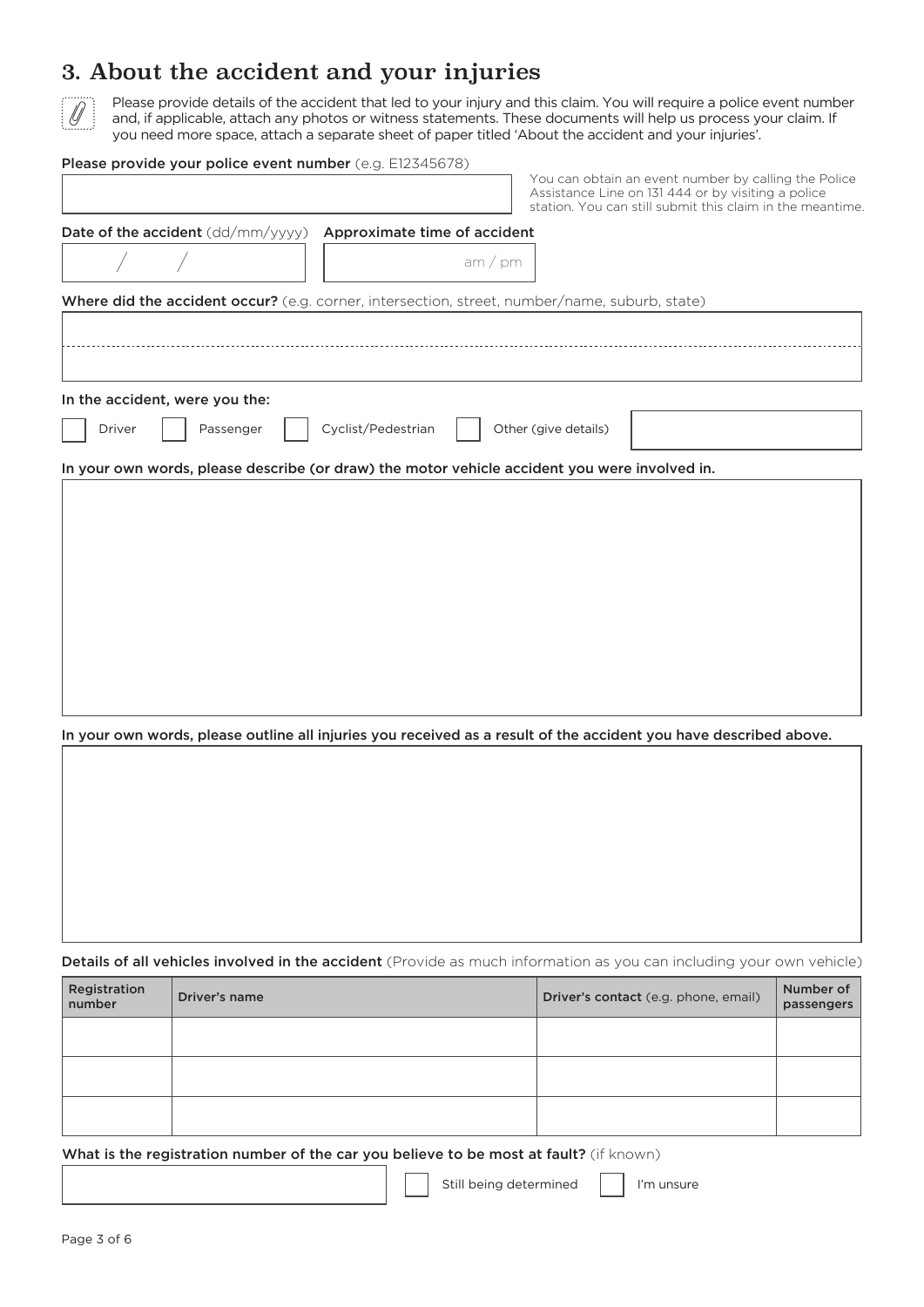### 4. About your health



Please outline any treatment you received as a result of your accident, and attach evidence of medical treatment relating to your injury, such as invoices for any treatment received, a hospital report from the time of the accident (if applicable) and/or a certificate of fitness which you can obtain from your GP.

### 5. Treatment details

#### Did you receive treatment at hospital after the accident?

No Yes No No Have you been discharged from hospital? Yes Yes If yes, please provide your date of discharge. If yes, please give the hospital and ambulance details (if applicable). If no, skip to next question. If no, skip to next question. Name of the hospital where you were treated Date of discharge (dd/mm/yyyy) Were you taken to hospital in an ambulance? / /

### DID YOU KNOW?

# Fraudulent claims cost NSW motorists by adding to your CTP premiums

Fraud can include exaggerated claims, staged accidents, lying about a claim or providing false or misleading information to an insurer, doctor, health professional or lawyer. You can be punished for insurance fraud with a \$22,000 fine or up to two years in prison.

Were you suffering an illness or injury affecting the same or similar parts of your body at the time of the accident?

- $N<sub>0</sub>$ If no, skip to next question.
- Yes If yes, please describe your illness/injury (including the approximate date of injury).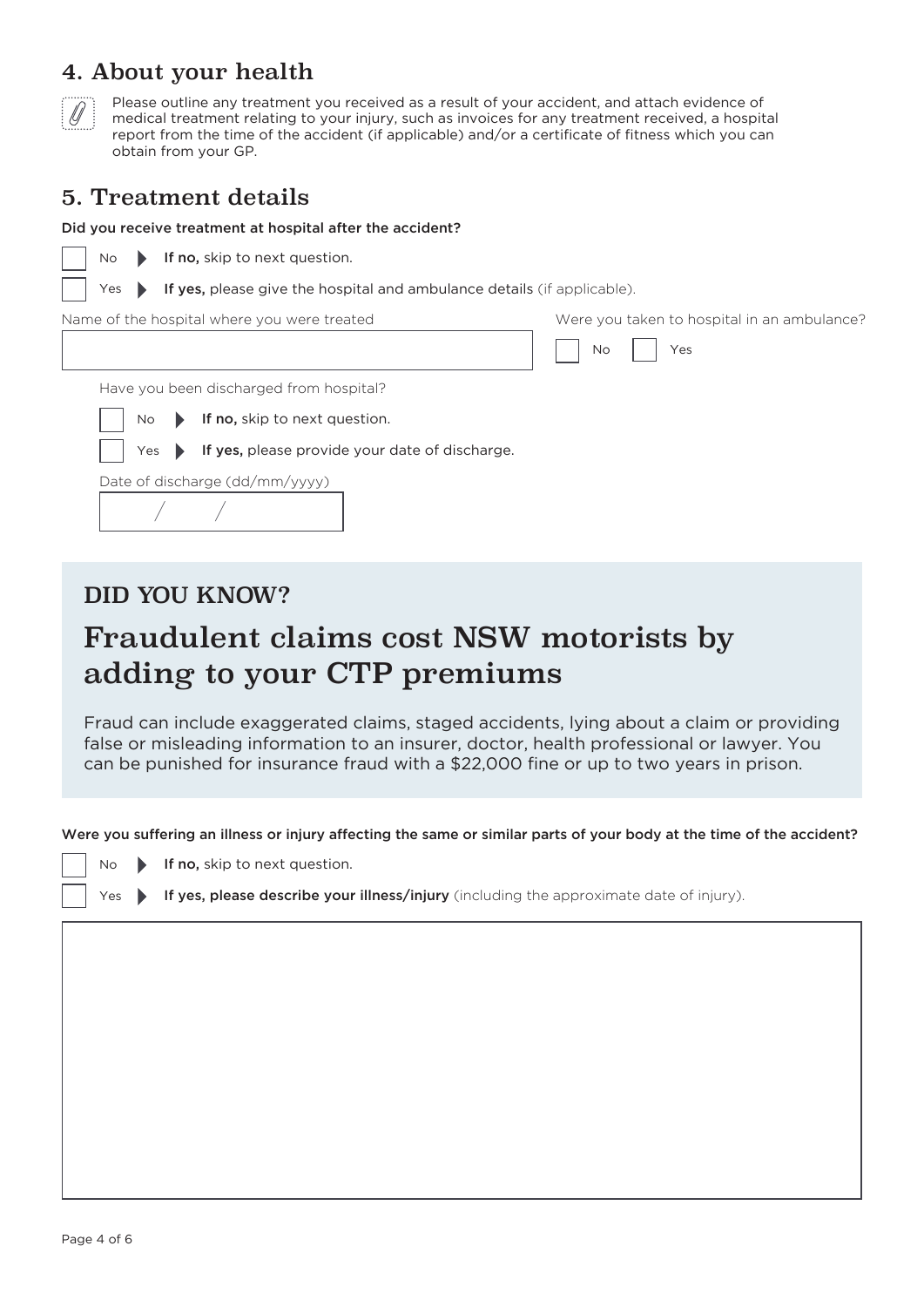# 6. Employment and income information



Complete this section of the form if you would like to claim for lost income due to your injury. You will require proof of employment and wage information in the form of pay slips or tax invoices. Please see below for specific information depending on your employment status.

#### What if I am self employed?

Please provide evidence of your earnings over the last twelve months; including business activity statements or a letter from your accountant.

#### What if I don't have evidence of my earnings with me?

While you can still submit your claim, you may receive the interim weekly payment until you can provide verification of employment – such as a payslip, recent tax return or a contact for your employer.

### 7. Employment details

|  | Have you been away from work as a result of the accident? |  |  |  |  |  |
|--|-----------------------------------------------------------|--|--|--|--|--|
|--|-----------------------------------------------------------|--|--|--|--|--|

|  | <b>No</b> | If no, skip to next question. |
|--|-----------|-------------------------------|
|--|-----------|-------------------------------|

If yes, please provide dates away from work below. Yes  $\blacktriangleright$ 

Length of time off work due to the accident

| What was your employment status at the time of the accident?                                                 |                                                                                                |  |  |  |  |
|--------------------------------------------------------------------------------------------------------------|------------------------------------------------------------------------------------------------|--|--|--|--|
| Full-time<br>Part-time<br>Casual                                                                             | Self-employed<br>Unemployed/retired/student                                                    |  |  |  |  |
| What is your usual occupation?                                                                               | Please provide your/your employer's company name                                               |  |  |  |  |
|                                                                                                              |                                                                                                |  |  |  |  |
| <b>Please outline your earnings at the time of the accident</b> (Please circle whichever time frame applies) |                                                                                                |  |  |  |  |
| $\mathcal{Z}$<br>Weekly / Fortnightly / Monthly / Annually                                                   | When calculating your earnings,<br>please include overtime, regular<br>bonuses and commission. |  |  |  |  |
| Were you receiving Centrelink benefits at the time of the accident?                                          |                                                                                                |  |  |  |  |
| If no, skip to next question.<br>No                                                                          |                                                                                                |  |  |  |  |
| If yes, please provide details below.<br>Yes                                                                 |                                                                                                |  |  |  |  |

Type of Centrelink benefits received

### 8. Employer contact details

If you're self employed, skip this section and proceed to the next page.

Would you like us to obtain your wages information directly from your employer?

- No If no, skip to next page.
- Yes **If yes, complete the following.**

#### Employer contact name

| Email address |
|---------------|
|               |

Contact address (unit, street number, street name, suburb, state, postcode)

Mobile phone number